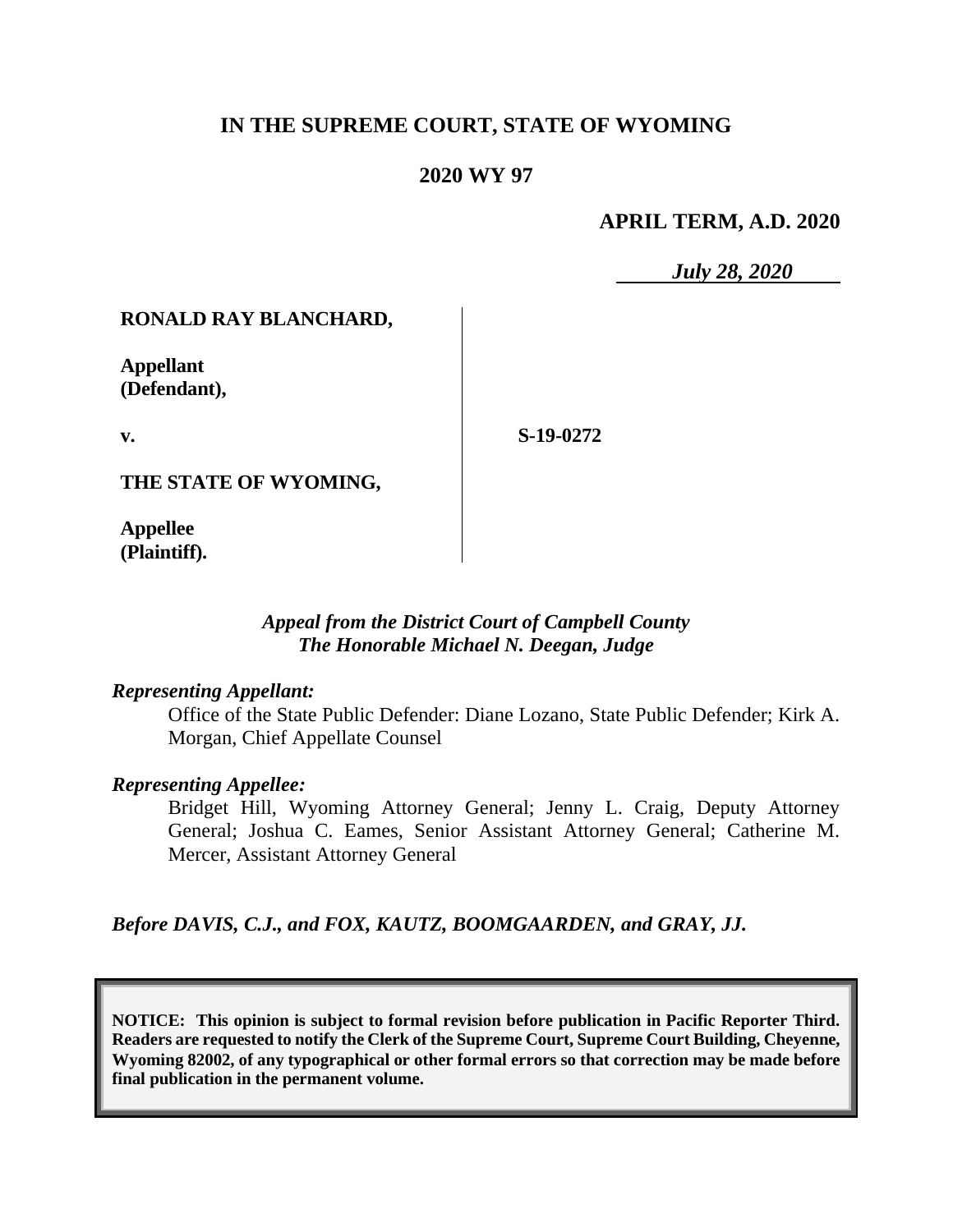# **DAVIS**, **Chief Justice**.

[¶1] Following a jury trial, Ronald Blanchard was convicted of first degree sexual assault and incest for acts committed against his 18-year-old stepdaughter. On appeal, he claims that the district court erred in admitting prior bad acts evidence without the required W.R.E. 404(b) pretrial hearing. We find no reversible error and affirm.

# **ISSUES**

[¶2] Mr. Blanchard presents a single issue on appeal, which he states as:

Whether prejudicial error occurred when the State presented evidence of uncharged misconduct which it had not provided notice of and which had not been subject to a W.R.E. 404(b) admissibility analysis.

# **FACTS**

[¶3] On November 20, 2018, KW was eighteen years old and lived in Gillette, Wyoming with her mother, Shoshauna Blanchard, her stepfather Ronald Blanchard, and her younger sister RB. After she got out of high school that day, she went to her older sister JW's home. She drank vodka and whiskey for several hours and was intoxicated when a friend drove her home that evening. When she arrived home, Mr. Blanchard was the only person home, and she joined him in the living room where he was watching TV. They talked and watched TV, and he gave her Crown Royal, which she drank from the bottle.

[¶4] KW passed out, and the last thing she remembered was being in the living room with Mr. Blanchard and that she was fully clothed. At some point, she awoke to find herself undressed in her bed with Mr. Blanchard having sexual intercourse with her. She remained conscious for three to five seconds and passed out again.

> Q. After you passed out again, when's the next time that you wake up?

A. The next morning.

Q. What did you think the next morning?

A. I didn't think that memory – I didn't think that it was really what happened. I was hoping, but I just knew.

Q. You didn't want it to be real, did you?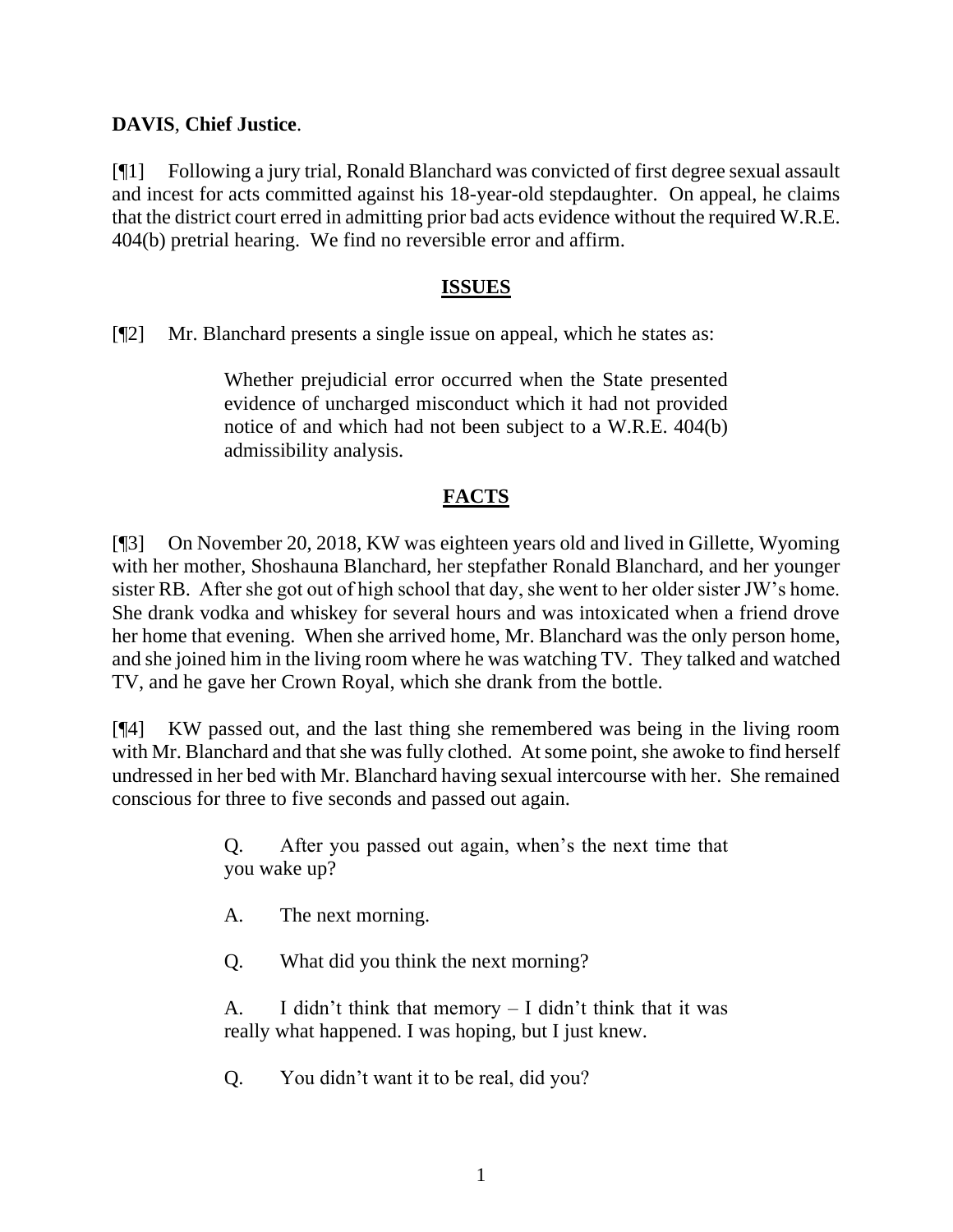A. No.

Q. Did you see any marks or spots on your body?

A. When I woke up and went to the bathroom, there was a hickey on my neck.

Q. Did you see Mr. Blanchard that morning?

A. Yes.

Q. Did he say anything to you?

A. He came downstairs and he said, "It's never going to happen again." And he asked me not to tell my mom or my sister.

[¶5] Following the incident, KW moved out of the Blanchard home and began staying with her older sister JW or with a friend. On December 15, 2018, Mr. Blanchard was at a bar drinking with a friend, Marvin Stetter, and told him of the November 20 incident.

> Q. Did Mr. Blanchard say anything to you that stuck out that night?

> A. I went to the bathroom and he followed me in there and told me he had – he felt like a piece of shit; he had sex with his stepdaughter.

Q. And what was your response to that?

A. I just walked away from him.

Q. And you said you guys were in the restroom when he said it?

A. Yep.

Q. And did he say it once or more than once?

A. He kind of followed me around trying to talk to me about it, but I just didn't want to listen to it because I wasn't too happy about it, so I wound up leaving.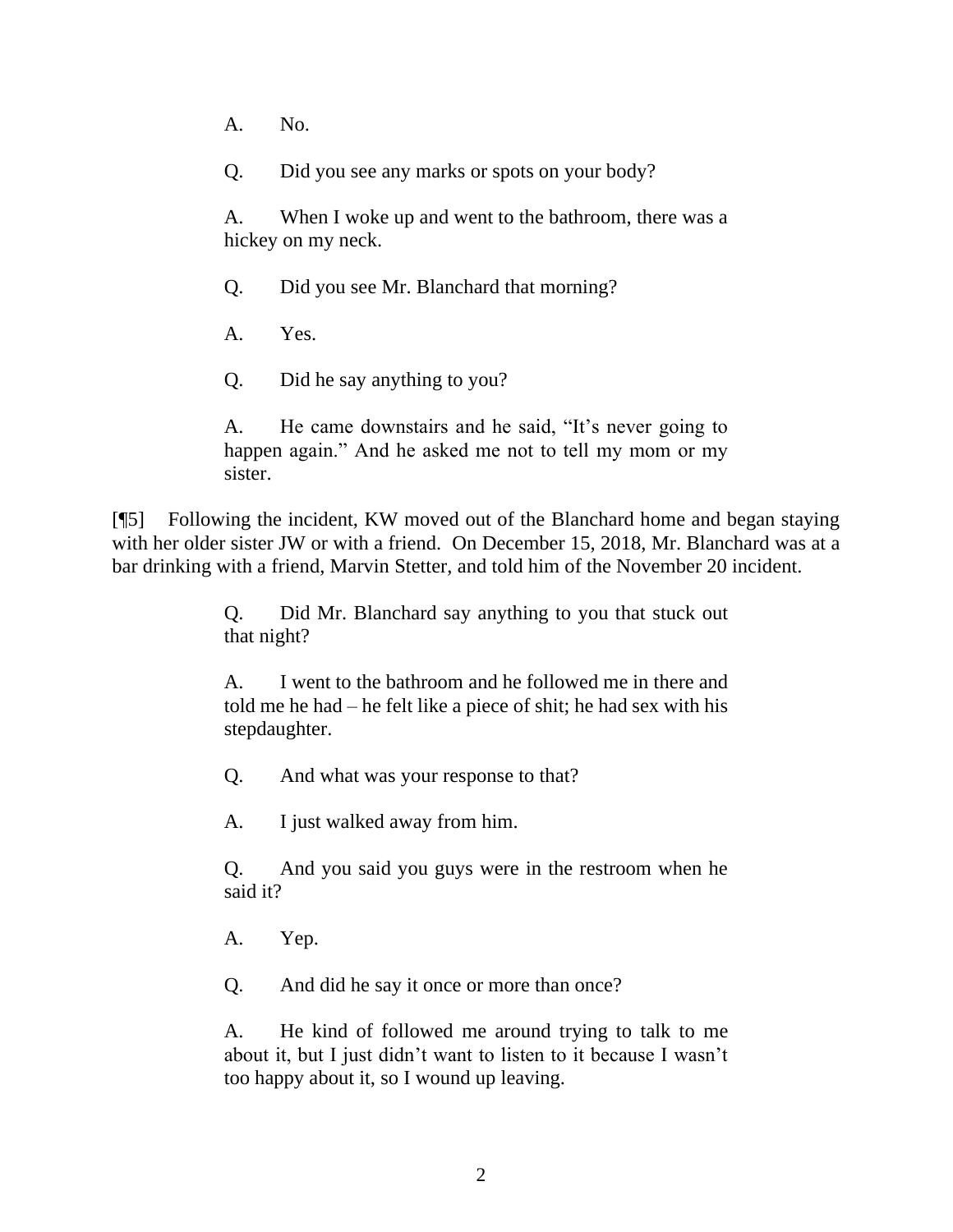[¶6] On December 18, 2018, Mr. Stetter reported the conversation to Shoshauna Blanchard, KW's mother. Ms. Blanchard tried to reach KW, and when she was unable, she contacted KW's older sister JW. She told JW she needed to speak with her because she was unable to reach KW.

> I told [JW] that I wanted to talk to her, because [KW] wasn't answering my calls or texts. I told her that we need to have a serious conversation about something that would change our lives seriously, and she knew exactly what I was talking about. And I asked her, I says, "Okay. Well, what do you think that you know what I'm talking about?" And she said that Ron raped [KW].

[¶7] JW confirmed that KW was with her at her home. Ms. Blanchard then picked them both up, and they went to the police department to report the November 20 incident. On December 19, 2018, Mr. Blanchard was arrested, and on December 20, the State filed an information charging him with one count of first degree sexual assault (physically helpless victim) and one count of incest.

[¶8] Before trial, Mr. Blanchard moved for disclosure of any Rule 404(b) evidence that the State intended to use against him at trial. The State provided no such notice, but at trial it introduced testimony concerning a prior incident between Mr. Blanchard and KW. The first-hand witness to the incident was Nathaniel Coor, whom the State identified in its pretrial memorandum as a witness that

> will testify as to his observations and concerns when regarding the Defendant, statements made by the Defendant, and any and all other information within his knowledge having relevance to this case.

[¶9] Mr. Coor was KW's former boyfriend, and he testified that sometime close to November 2018, he was at the Blanchard home with KW and she passed out from drinking. While Mr. Coor was putting her to bed, Mr. Blanchard entered the room.

> Um, well, as I was putting her to bed he came downstairs and was just staring at us. And I was trying to put her to bed, and he went back upstairs and then came back downstairs, like a couple of minutes later, and, um, pretty much said, "Why ain't you all up in that? Yeah, I'd be all over that." And then he went back upstairs, and then I believe came down one more time and started, like, tickling her and stuff and whatever, and then went back upstairs.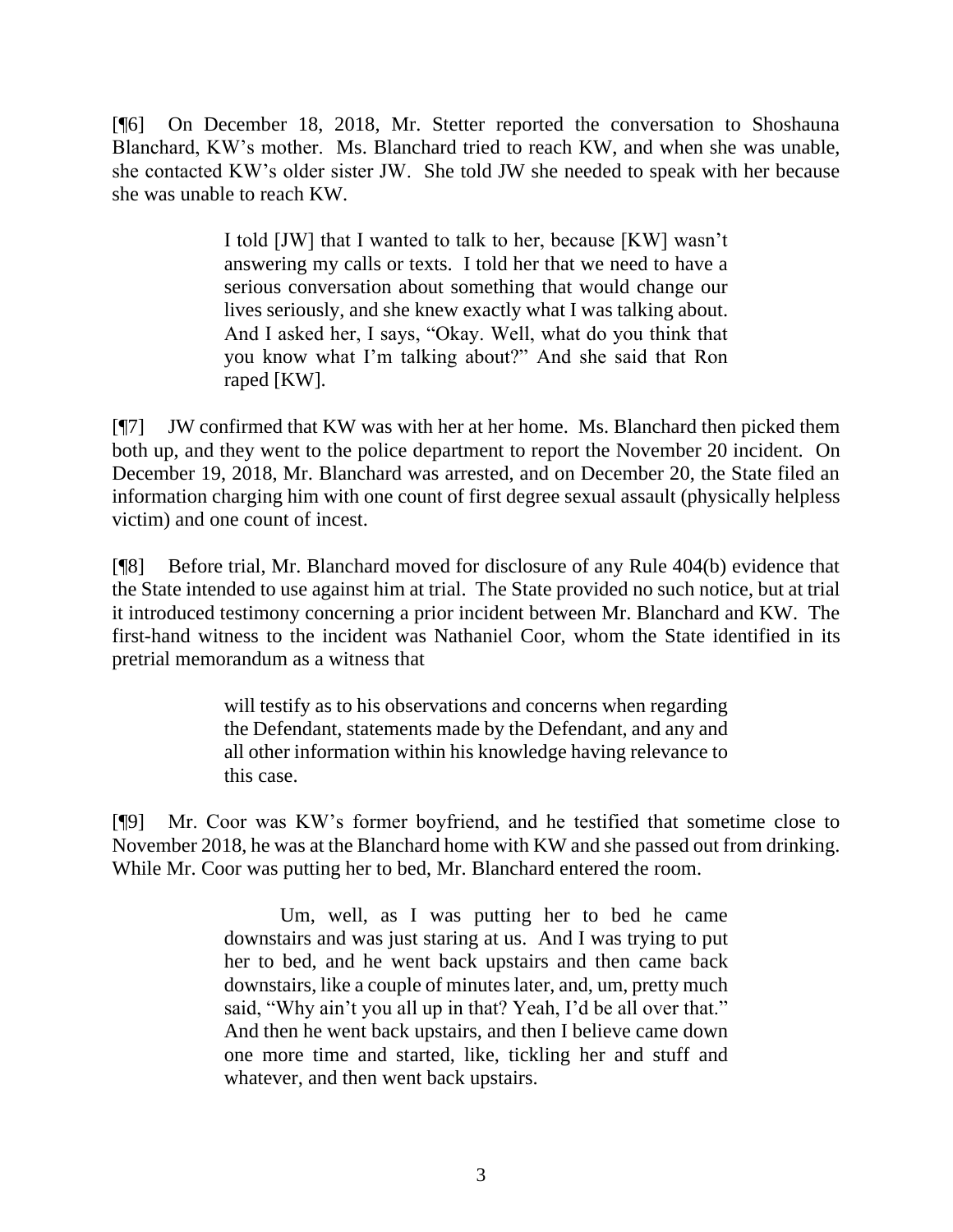[¶10] Mr. Coor testified that he decided to take KW home with him because he did not believe she was safe in her home. He woke her up and walked her to the door, but as they were leaving they saw that KW's mother had arrived home and was sitting in the driveway inebriated and smoking a cigarette.

Q. Okay. What happened next?

A. After we went upstairs we were going to leave, and then seen her mom outside. And then she helps her mom inside, and then they were sitting out, like next to the front door, which is Ronald and her mother's bedroom door is like right next to.

And after I'd say about five, ten minutes of them talking and whatever, Ronald comes out of his room naked and waves his dick in front of her face, laughing, and then he goes back into the room. And then I said I'm not pretty much dealing with that, so I called her sister. Her sister came over, and says some stuff. And then I grabbed [KW], the mom and youngest daughter, and I took them to my house.

Q. Okay. When you say that Mr. Blanchard was waving his penis in someone's face, whose face?

A. [KW's].

[¶11] The State then elicited testimony from two additional witnesses concerning the incident. The victim's older sister, JW, testified:

> Q. Okay. Around November 2018, was there a time that [Nathaniel Coor] called you to come pick him up from Mr. Blanchard's house?

> A. He didn't specifically request that I pick him up; he did, however, tell me that Ron was being a creep towards my sister and that I needed to come over there and help him handle it, because he was going to go crazy. And so I was on my way over there when I got another phone call from him saying that Ron exposed himself to him and my sister, and he would like help getting my sister out of the house, because he was worried for her.

[¶12] Julianne Witham, the detective from the Gillette Police Department who investigated KW's allegation, testified: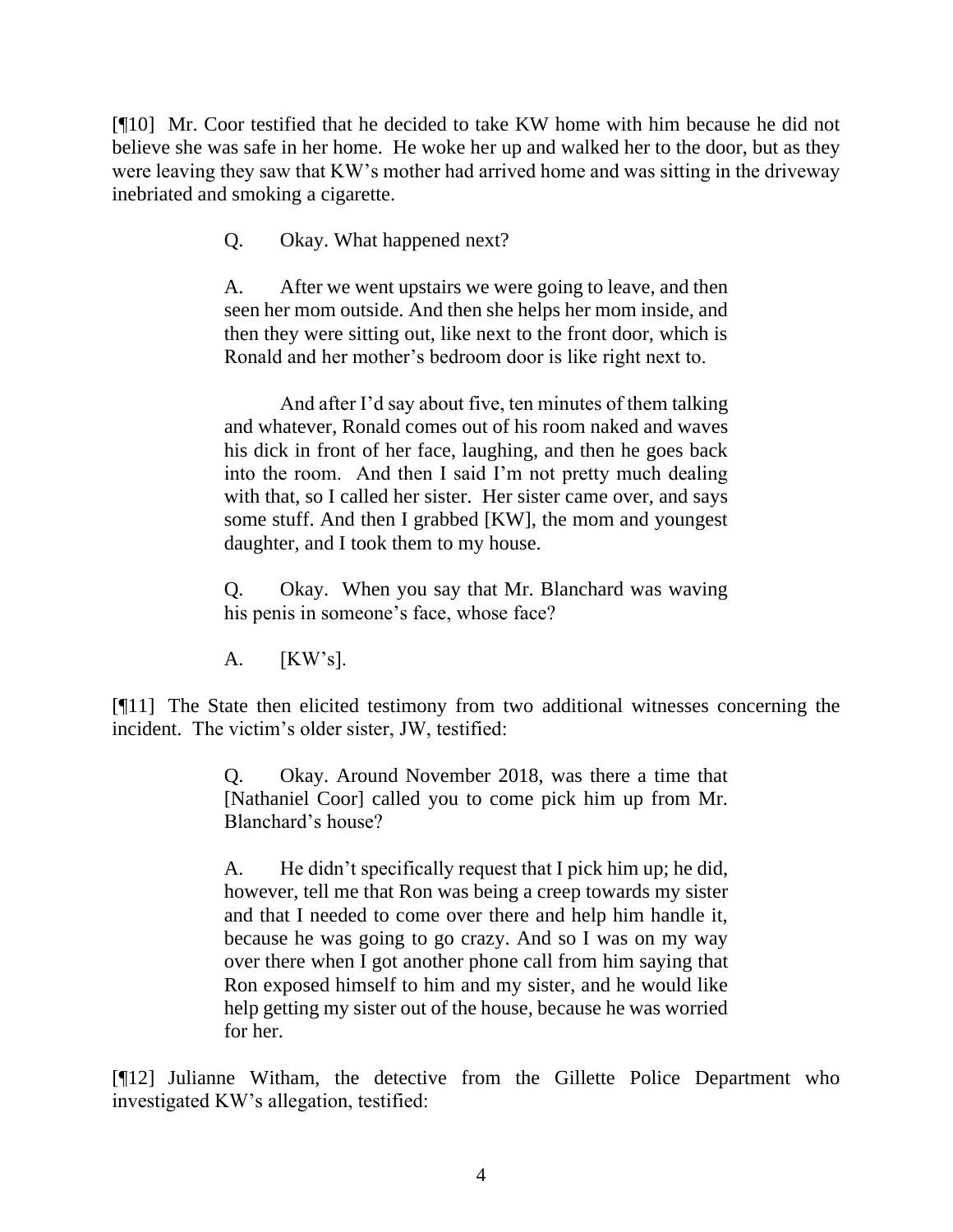Q. Now, did [KW] tell you anything about an incident where Mr. Coor was around?

A. She did. She explained that roughly six to eight weeks prior, her ex-boyfriend Nathaniel Coor was over at the house, and during that time, Mr. Blanchard had been drinking and at some point took all of his clothes off and waved his penis in front of her face.

\* \* \*.\*

Q. Okay. And did Mr. Coor make a statement to you?

A. Yes, he did.

Q. Okay. And what did he say about interactions with Mr. Blanchard?

A. He said that he had seen him act inappropriately towards [KW] in the past.

Q. Now, [KW] had told you about Mr. Blanchard sort of waving his penis at her? Did Mr. Coor talk about that?

A. He did.

[¶13] Defense counsel did not object to Mr. Coor's testimony or to that of JW or Detective Witham. After the State rested, Mr. Blanchard called five witnesses and then testified on his own behalf. Concerning the incident testified to by Mr. Coor, he denied coming out of his bedroom naked or waving his penis in KW's face. With respect to the statement Mr. Coor attributed to him, he testified that he went to KW's bedroom because he heard Mr. Coor yelling at her. He then testified:

Q. And when you went down, did you tell him anything?

A. Yeah. I said "What's the problem?"

Q. Did you make that comment about you would hit that, or you'd be all over that, or something along those lines?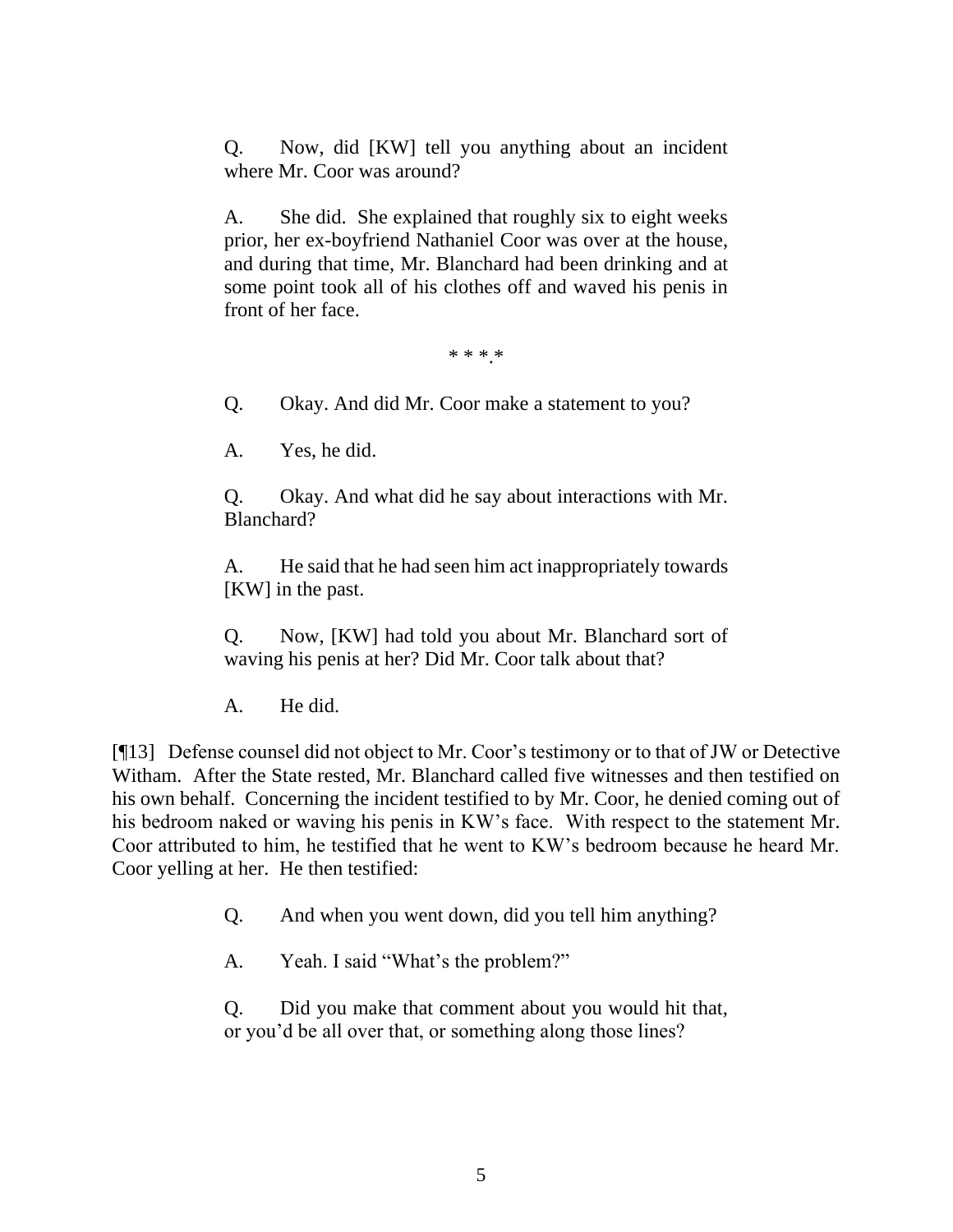A. Yeah. Instead of making a bunch of noise, I said, "If I was you and I was your age, I'd be all over that. I wouldn't be hollering at her."

[¶14] Mr. Blanchard also denied KW's version of what occurred on November 20, 2018. According to his version of the events on that date, he went to a bar after work and had ten or more drinks of Crown Royal with Pepsi or Coke. He got home and the only person home was KW and she was on the couch watching television. He visited with her and then went to the garage to have a cigarette. KW joined him in the garage and did not appear to be drunk. They talked for more than thirty minutes because KW was down and then they started to leave the garage. According to Mr. Blanchard, the following then occurred:

> Q. When you got ready to wind up the discussion, what happened? When you got ready to finish the discussion in the garage, what happened?

> A. Well, I stood up and she stood up, and I give her a hug.

Q. Did you touch her somewhere you probably shouldn't have?

A. Well, I grabbed her butt, but at the same time, I was – I gave her a hug and told her she was beautiful and she had her whole life ahead of her, that she shouldn't be down about things. And I grabbed her butt. Why, I don't know. I just did.

Q. Was that, looking back 20-20 hindsight, was that inappropriate?

A. That was very inappropriate.

Q. What happened after you grabbed her backside?

A. She said "Ron," and I backed away, like whoa.

Q. And what happened after that?

A. Well, she got down on her knees and she started to try to undo my belt.

Q. What's going on in your head during all of this?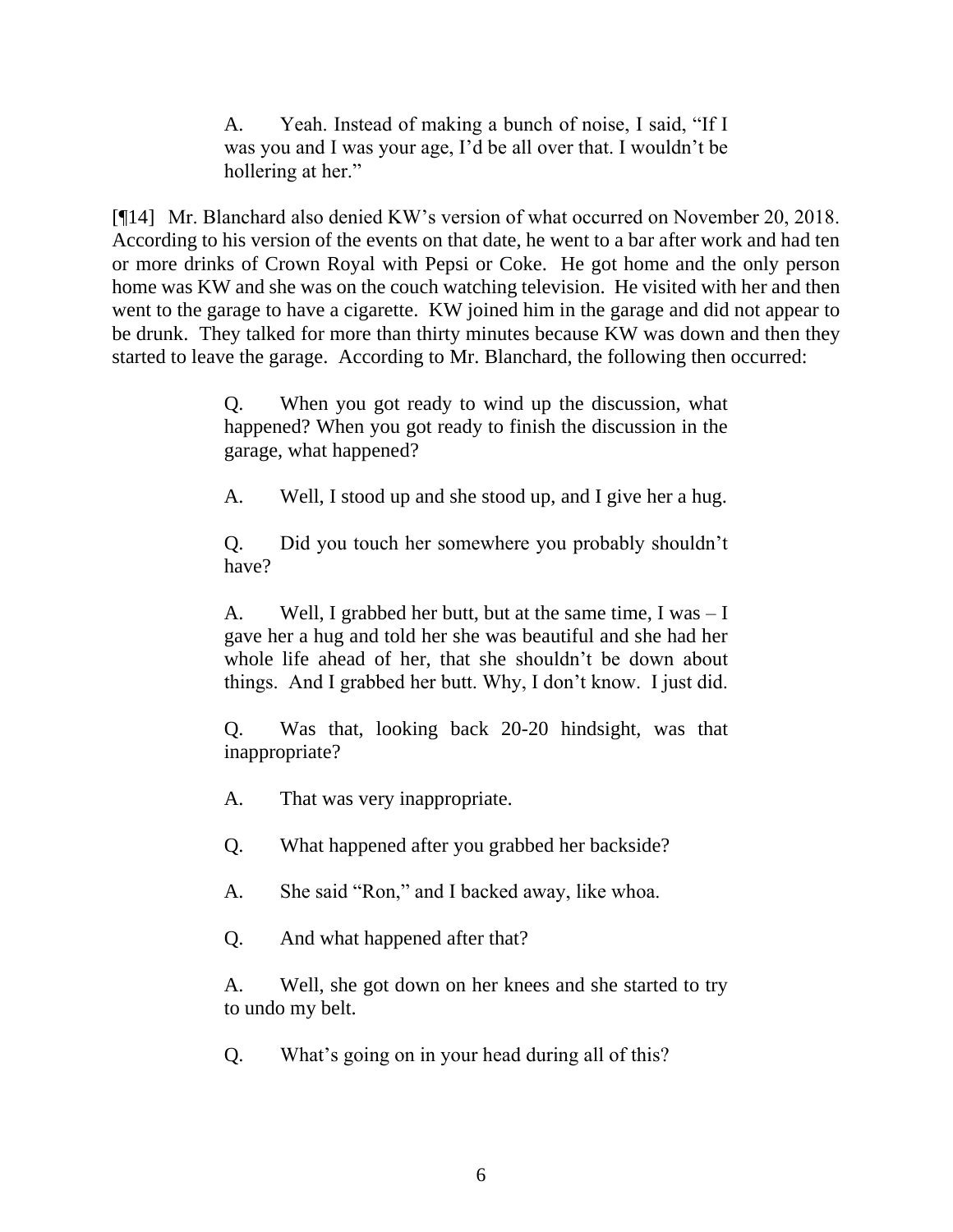A. I – my mind was like, okay, this – is this really happening?

Q. So what happened after she started undoing your belt? Did she get the job done?

A. Well, I helped her because it was a friction-type belt, and I had my FR pants on. And I helped her get the belt undone.

Q. So you got yourself undone. Did you expose yourself to her?

A. No. She unbuttoned my pants and unzipped my pants, and exposed my –

Q. Were you erect? Were you excited?

A. No.

Q. What happened after you've exposed yourself, after you got your pants undone and your penis was out, what happened next?

A. I shut her down. I shut her down.

Q. What did you say?

A. I put my stuff back in my pants, and I said "let's go in the house."

Q. So what happened next?

A. Well, we went out the garage door. I was following her. And we got a screen door and a door, and there is a [foyer], which is approximately three and a half foot deep by roughly four feet wide, maybe three and – well, I don't know, three and a half to four feet wide. And like I said, the stairs go downstairs and the stairs go upstairs. I had my Wolverine work boots, and she tripped over my boots.

Q. So what did you do when she tripped?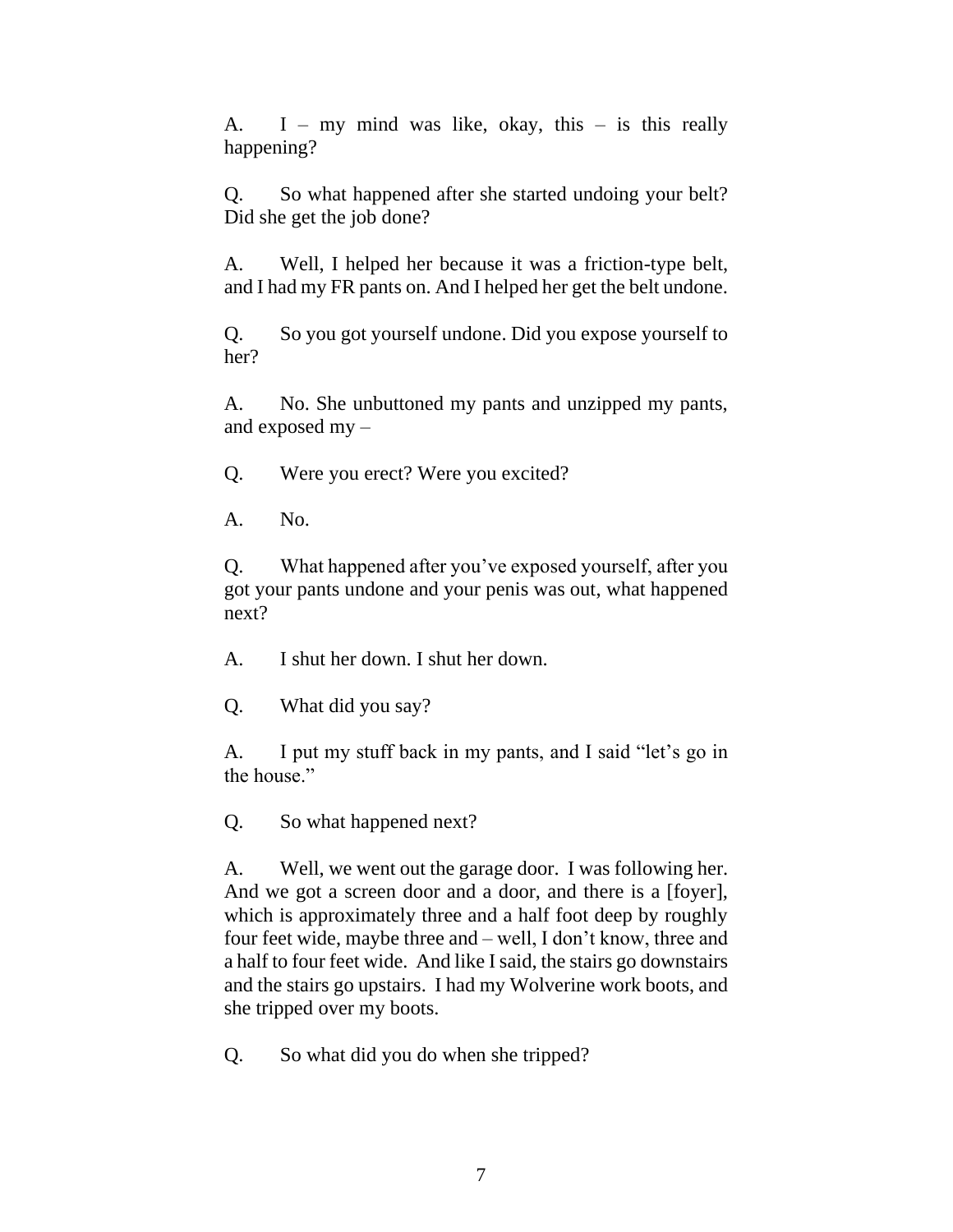A. She was on the stairs, I reached down to help her up, and I tripped over my boots too.

- Q. Did you fall on top of her?
- A. No, I didn't fall on top of her.
- Q. How did you fall?
- A. I fell beside her.

Q. So are you like laying on the foyer? Are you laying on the stairs? What does that look like?

A. I'm on the stairs next to her and we're laughing and giggling, because it just felt – we both felt embarrassed because we tripped over my boots.

Q. What happened next, Ron?

A. Well, we were in each other's arms, you know. And I got up, she got – and helped her up, and she walked in front of my bedroom.

Q. What happened when you – did you go up to the bedroom?

- A. Yes, I got  $up -$
- Q. Did she –
- A. --to the bedroom.
- Q. Did she go to the bedroom?
- A. Yes.

#### \* \* \* \*

- Q. What happened after you got in the bedroom?
- A. We were kissing.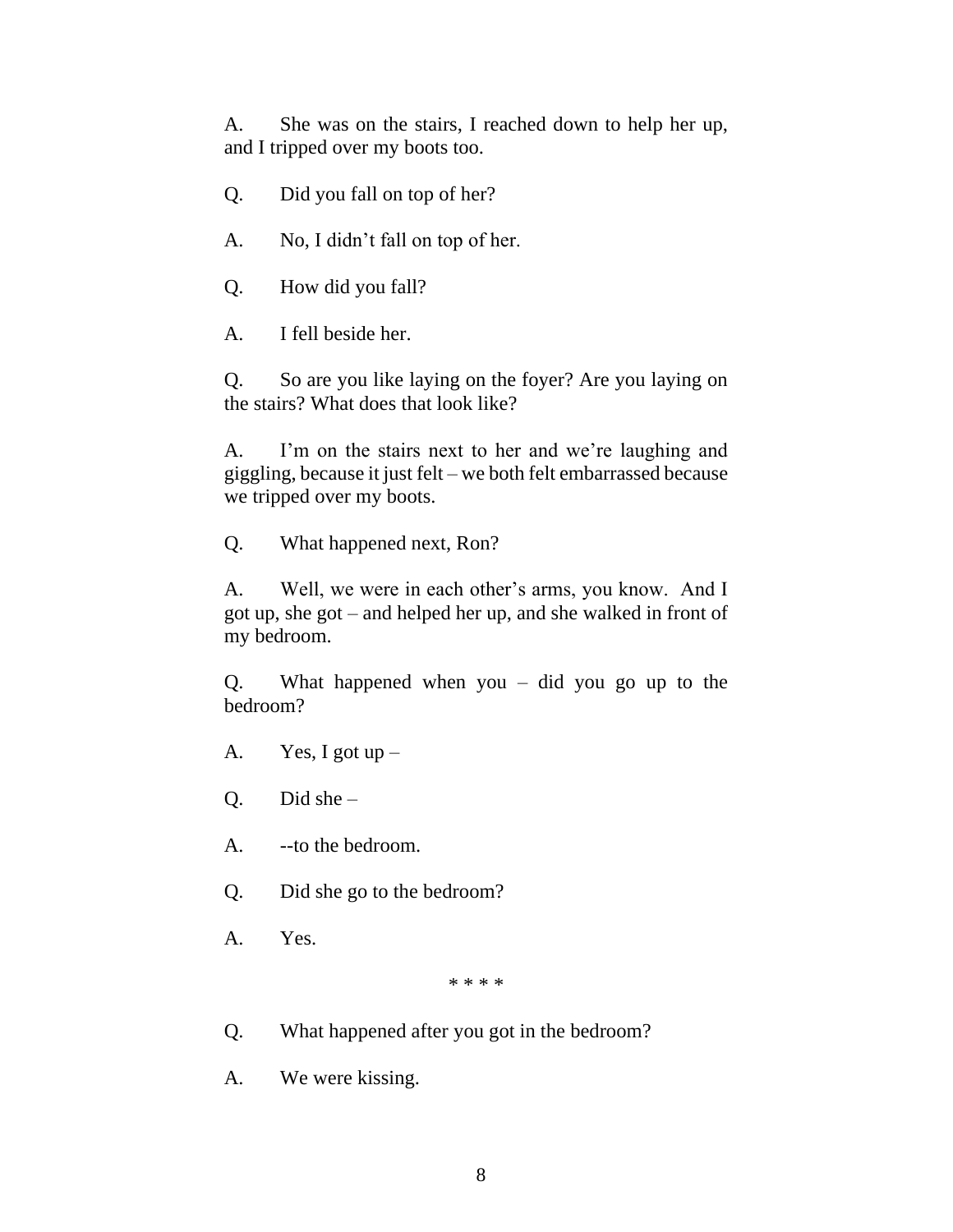Q. Were you TV movie kind of passionate kissing?

A. Yeah, we were. We were kissing, and, yeah, kinda, yeah.

Q. Did you get undressed?

A. Well, she started to take her shirt off. I helped her take her shirt off.

Q. Did you take your shirt off?

A. Yes.

Q. Did both of you get completely unclothed?

A. Yes.

Q. What happened? What happened after you both got out of your clothing?

A. Well, I couldn't get it up, so she said let's get in the shower.

Q. So did you go into the bathroom?

A. Yes, I did.

\* \* \* \*

Q. Who went into the bathroom first?

A. She did.

Q. Did she get into the shower?

A. Yes.

\* \* \* \*

Q. Did you get in the shower?

A. Yes, I did.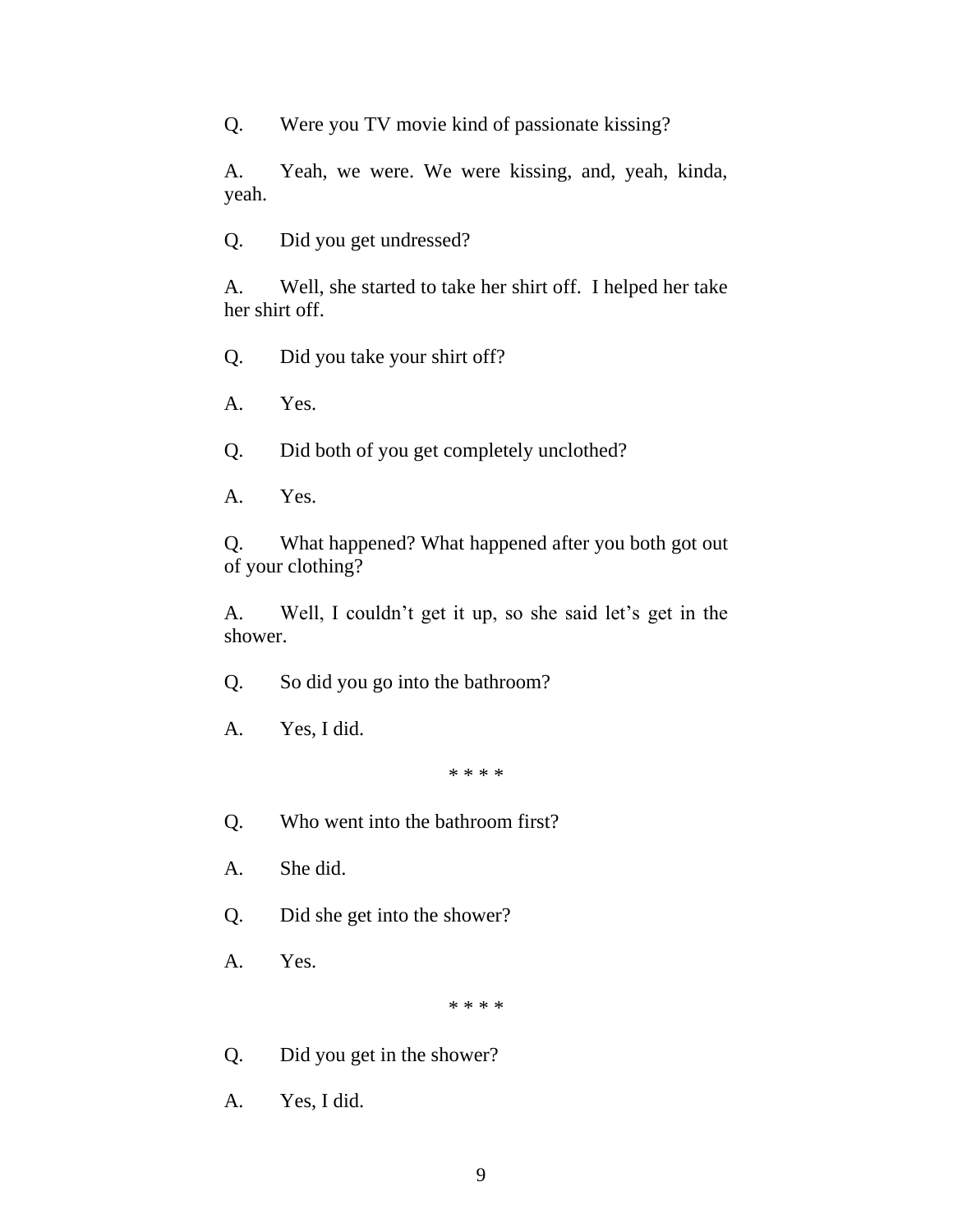Q. Was [KW] under the water? Were you under the water? What did that look like?

A. I was under the water, and she was facing the wall, which faces east.

Q. Were you able to get an erection at all?

A. No.

Q. Now, Ron, when you've been drinking, and again I apologize for the way we've got to talk here but it's important. When you cannot get an erection, are you semi-erect? Are you completely? What does that look like?

A. It just don't work at all. It's just a limp noodle, no nothing.

Q. Is that what you had when you got into the shower?

A. Yes.

Q. So you get into the shower, [KW] is in the shower. What happened next?

A. Well, I'm in the shower, she's facing the wall and she's looking back at me. And I can't get it up, so I grab her hair, and I go to pull on her hair, thinking that would help me to get it up. And it didn't work. And she said stop, so I stopped everything. And she got out of the shower.

Q. Did she say why she wanted to stop? What brought that about?

A. She had a braid in her hair that went from the front all the way to the back and she had a rubber band in up front, I don't understand what that was there, but it was there. And she wanted that pulled out, so we were trying to get that out of her hair. So I grabbed the scissors, I cut that out of her hair.

Q. Did you get back in the shower after that?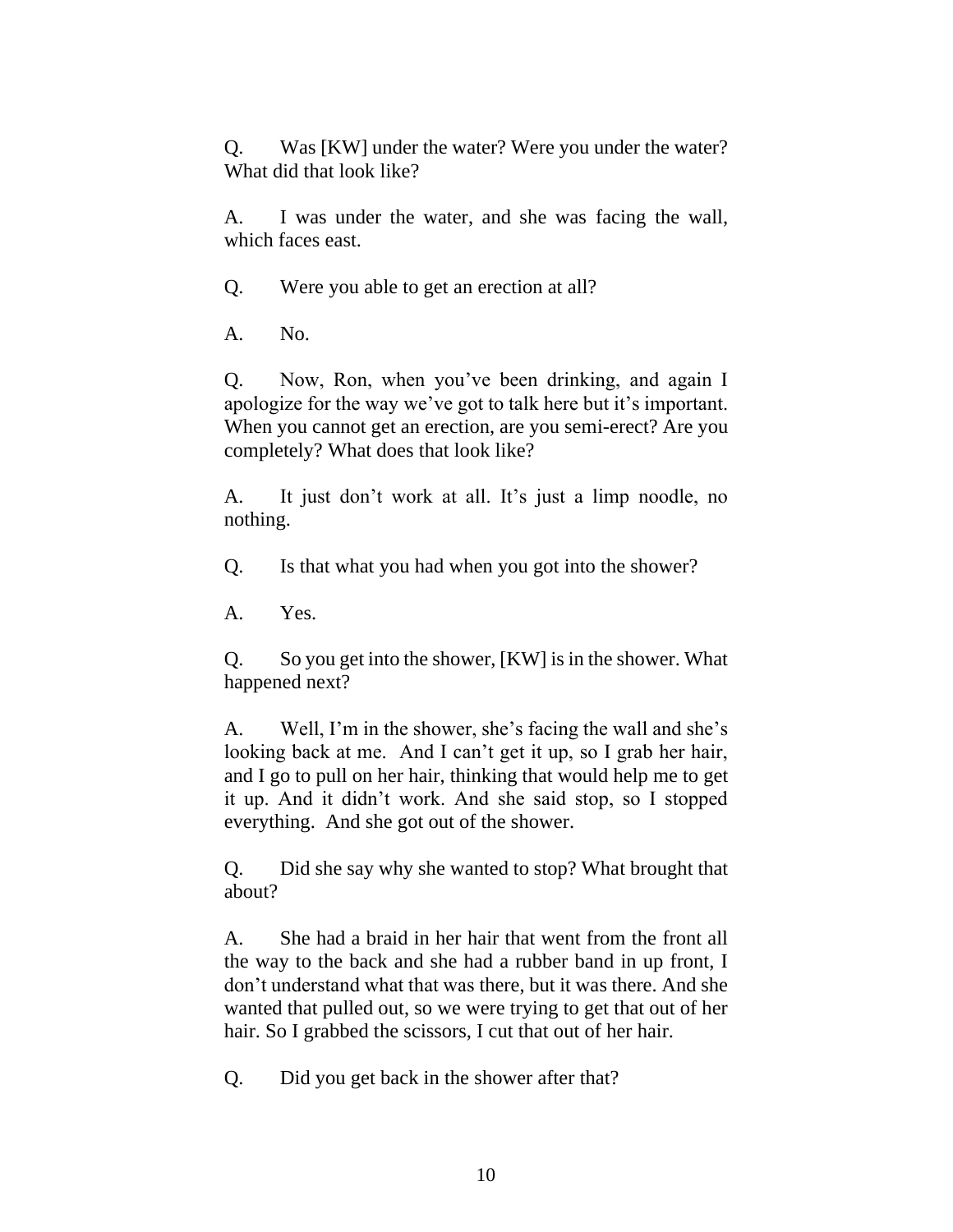A. Yes, I did.

Q. Did she get back in the shower after that?

A. Yes, she did.

Q. Was it the same situation where you were under the water and she was towards the back?

A. Yes.

Q. What happened after you got back in the shower?

A. Well, pretty much the same instance. I pulled her hair and tried to do it again, and it wasn't working, so I got out of the shower and put on my pj's.

Q. Okay. Did you see [KW] get out of the shower?

A. I didn't really pay attention at that point.

Q. So, Ron, what's going through your mind? You've gotten unclothed in your bedroom, you've gotten in the shower, back out of the shower, back in the shower unclothed. What's going through your mind? What are you thinking about?

A. At that time I'm glad that  $-$  I'm thinking in my head I'm glad that it didn't happen.

Q. Okay. Do you mean after you got out and got in your pajamas?

A. Yeah.

Q. So were you thinking? What were you thinking when you were in the shower when you were with her?

A. At that time I was thinking of having sex.

Q. Okay. Did it ever happen?

A. No, it did not happen.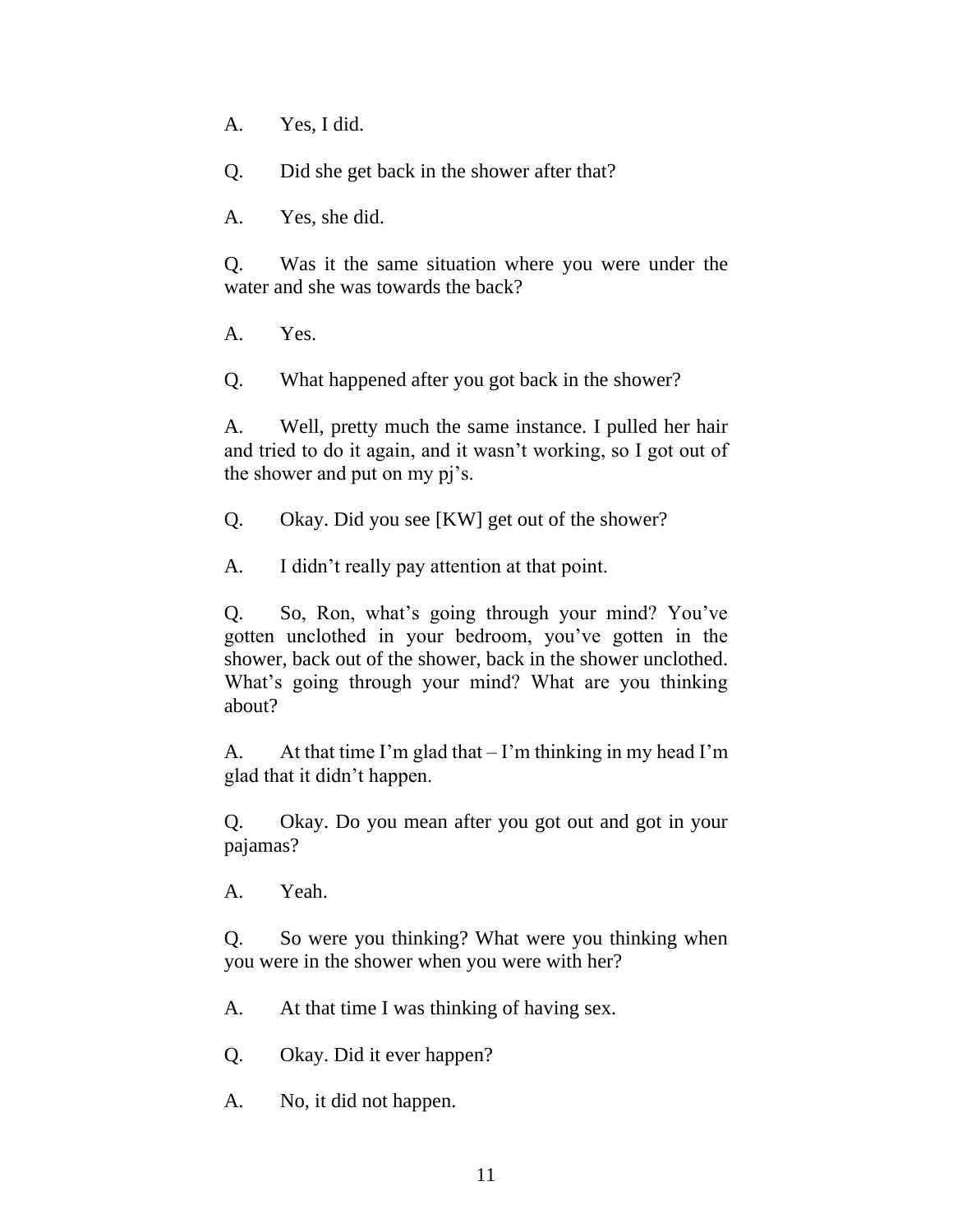[¶15] Mr. Blanchard testified that the next morning he spoke briefly with KW about what had occurred the night before.<sup>1</sup>

> Q. Did you have a conversation? Well, did she tell you anything?

- A. Yeah. She said that will never happen again.
- Q. What did you tell her?
- A. I said, "please don't tell your mom or your sisters."

[¶16] The jury returned a verdict of guilty on both the first degree sexual assault and incest counts. As to the first degree sexual assault count, the jury was given two options: that Mr. Blanchard "knew that [KW] was physically helpless and had not consented," or that he "reasonably should have known that [KW] was physically helpless and had not consented." The jury answered the first option in the negative but found that Mr. Blanchard reasonably should have known that KW was physically helpless and had not consented.

[¶17] The district court sentenced Mr. Blanchard to eighteen to twenty-five years imprisonment on the first degree sexual assault conviction, and to five to ten years on the incest conviction, to be served concurrently. He timely appealed to this Court.

# **DISCUSSION**

# **A. Standard of Review**

[¶18] The State concedes, as it must, that the testimony of Nathaniel Coor, JW, and Detective Witham concerning the incident witnessed by Mr. Coor was Rule 404(b) evidence. *See Mayhew v. State*, 2019 WY 38, ¶ 31, 438 P.3d 617, 627 (Wyo. 2019) (sexual behavior with a stepchild is "unusual sexual behavior" subject to Rule 404(b) (quoting *Swett v. State*, 2018 WY 144, ¶ 40, 431 P.3d 1135, 1146 (Wyo. 2018))); *Lindstrom v. State*, 2015 WY 28, ¶ 18, 343 P.3d 792, 797 (Wyo. 2015) ("Evidence of a propensity toward sexual deviation is character evidence."). "A core principle of Wyoming Rule of Evidence 404(b) 'is that the defendant in a criminal case should not be convicted because he is an unsavory person, nor because of past misdeeds, but only because of his guilt of the particular crime charged.'" *Vinson v. State*, 2020 WY 93, ¶ 17, \_\_\_ P.3d \_\_\_ (Wyo. 2020) (quoting *Leyva v. State*, 2007 WY 136, ¶ 19, 165 P.3d 446, 452 (Wyo. 2007)). To guard

<sup>1</sup> On cross-examination, KW did not deny Mr. Blanchard's account of what happened in the garage or the shower. She testified that she did not remember those events and that the only thing she remembered after blacking out was waking to find Mr. Blanchard having sex with her.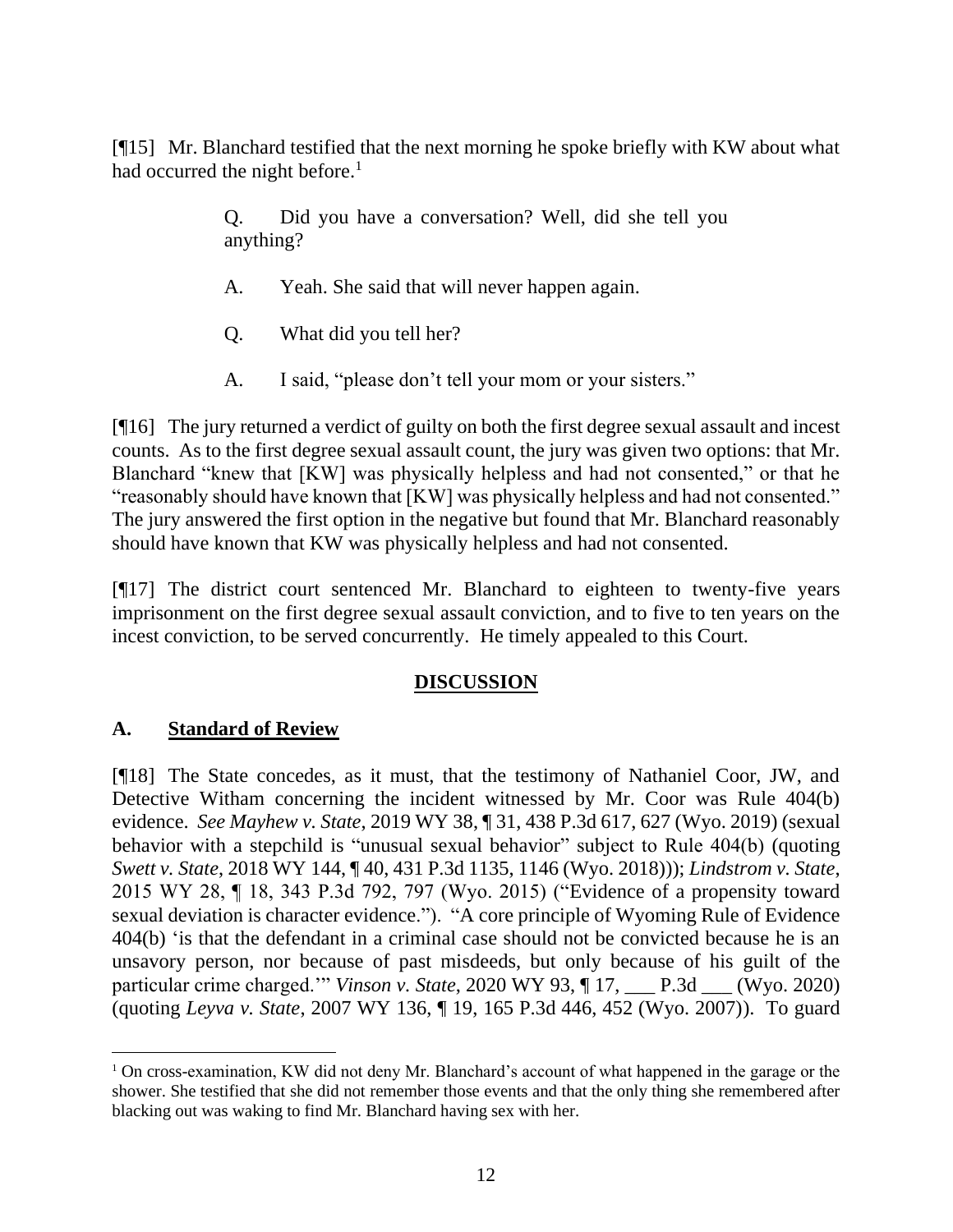against that risk, the State must provide notice of its intent to introduce 404(b) evidence, and the district court must assess its admissibility under our *Gleason* framework. *Lajeunesse v. State*, 2020 WY 29, ¶ 11, 458 P.3d 1213, 1218 (Wyo. 2020) (reviewing trial court's 404(b) analysis under *Gleason v. State*[, 2002 WY 161, ¶ 30, 57 P.3d 332, 343 \(Wyo.](http://www.westlaw.com/Link/Document/FullText?findType=Y&serNum=2002676236&pubNum=0004645&originatingDoc=Id61b9d705db111ea8872c8d7408e2a84&refType=RP&fi=co_pp_sp_4645_343&originationContext=document&vr=3.0&rs=cblt1.0&transitionType=DocumentItem&contextData=(sc.Keycite)#co_pp_sp_4645_343)  [2002\)\)](http://www.westlaw.com/Link/Document/FullText?findType=Y&serNum=2002676236&pubNum=0004645&originatingDoc=Id61b9d705db111ea8872c8d7408e2a84&refType=RP&fi=co_pp_sp_4645_343&originationContext=document&vr=3.0&rs=cblt1.0&transitionType=DocumentItem&contextData=(sc.Keycite)#co_pp_sp_4645_343).

[¶19] Inexplicably, the prosecutor in this case failed to provide notice of the State's intent to introduce 404(b) evidence, despite Mr. Blanchard's request for it. We explained the difficulty that this creates in *Broberg v. State*, 2018 WY 113, 428 P.3d 167 (Wyo. 2018).

> Mr. Broberg filed a pretrial demand for disclosure of 404(b) evidence, thereby timely objecting to the introduction of 404(b) evidence and permitting our review for an abuse of discretion. *Howard* [*v. State*, 2002 WY 40], ¶ 23, 42 P.3d [483,] 491 [(Wyo. 2002)]. However, application of the abuse of discretion standard is difficult in this matter. Typically, when a defendant files a demand for disclosure of [W.R.E.](http://www.westlaw.com/Link/Document/FullText?findType=L&pubNum=1008789&cite=WYRREVR404&originatingDoc=If005fdb0c5bf11e8b1cdeab7e1f6f07a&refType=LQ&originationContext=document&vr=3.0&rs=cblt1.0&transitionType=DocumentItem&contextData=(sc.UserEnteredCitation))  [404\(b\)](http://www.westlaw.com/Link/Document/FullText?findType=L&pubNum=1008789&cite=WYRREVR404&originatingDoc=If005fdb0c5bf11e8b1cdeab7e1f6f07a&refType=LQ&originationContext=document&vr=3.0&rs=cblt1.0&transitionType=DocumentItem&contextData=(sc.UserEnteredCitation)) evidence, the State provides notice of the 404(b) evidence it intends to introduce, the trial court is alerted to the evidentiary issue, and a pretrial *[Gleason](http://www.westlaw.com/Link/Document/FullText?findType=Y&serNum=2002676236&pubNum=0004645&originatingDoc=If005fdb0c5bf11e8b1cdeab7e1f6f07a&refType=RP&originationContext=document&vr=3.0&rs=cblt1.0&transitionType=DocumentItem&contextData=(sc.UserEnteredCitation))* hearing is held. *See, e.g.*, *Volpi v. State*[, 2018 WY 66, ¶¶ 11-12, 419 P.3d 884, 888-](http://www.westlaw.com/Link/Document/FullText?findType=Y&serNum=2044743605&pubNum=0004645&originatingDoc=If005fdb0c5bf11e8b1cdeab7e1f6f07a&refType=RP&fi=co_pp_sp_4645_888&originationContext=document&vr=3.0&rs=cblt1.0&transitionType=DocumentItem&contextData=(sc.UserEnteredCitation)#co_pp_sp_4645_888) [89 \(Wyo. 2018\);](http://www.westlaw.com/Link/Document/FullText?findType=Y&serNum=2044743605&pubNum=0004645&originatingDoc=If005fdb0c5bf11e8b1cdeab7e1f6f07a&refType=RP&fi=co_pp_sp_4645_888&originationContext=document&vr=3.0&rs=cblt1.0&transitionType=DocumentItem&contextData=(sc.UserEnteredCitation)#co_pp_sp_4645_888) *Howard*[, ¶ 23, 42 P.3d at 491;](http://www.westlaw.com/Link/Document/FullText?findType=Y&serNum=2002180320&pubNum=0004645&originatingDoc=If005fdb0c5bf11e8b1cdeab7e1f6f07a&refType=RP&fi=co_pp_sp_4645_491&originationContext=document&vr=3.0&rs=cblt1.0&transitionType=DocumentItem&contextData=(sc.UserEnteredCitation)#co_pp_sp_4645_491) *[Vigil v. State](http://www.westlaw.com/Link/Document/FullText?findType=Y&serNum=1996231137&pubNum=0000661&originatingDoc=If005fdb0c5bf11e8b1cdeab7e1f6f07a&refType=RP&fi=co_pp_sp_661_354&originationContext=document&vr=3.0&rs=cblt1.0&transitionType=DocumentItem&contextData=(sc.UserEnteredCitation)#co_pp_sp_661_354)*, [926 P.2d 351, 354 \(Wyo. 1996\).](http://www.westlaw.com/Link/Document/FullText?findType=Y&serNum=1996231137&pubNum=0000661&originatingDoc=If005fdb0c5bf11e8b1cdeab7e1f6f07a&refType=RP&fi=co_pp_sp_661_354&originationContext=document&vr=3.0&rs=cblt1.0&transitionType=DocumentItem&contextData=(sc.UserEnteredCitation)#co_pp_sp_661_354) This sequence of events enables us to review the district court's evidentiary ruling for an abuse of discretion.

> In this case, we are unable to review a  $404(b)$ evidentiary ruling made in the usual course. After receiving Mr. Broberg's demand, the State failed to disclose its intent to use [W.R.E. 404\(b\)](http://www.westlaw.com/Link/Document/FullText?findType=L&pubNum=1008789&cite=WYRREVR404&originatingDoc=If005fdb0c5bf11e8b1cdeab7e1f6f07a&refType=LQ&originationContext=document&vr=3.0&rs=cblt1.0&transitionType=DocumentItem&contextData=(sc.UserEnteredCitation)) evidence and failed to provide the purpose for admission of such evidence prior to trial. The State's omissions prevented the district court from holding the required *[Gleason](http://www.westlaw.com/Link/Document/FullText?findType=Y&serNum=2002676236&pubNum=0004645&originatingDoc=If005fdb0c5bf11e8b1cdeab7e1f6f07a&refType=RP&originationContext=document&vr=3.0&rs=cblt1.0&transitionType=DocumentItem&contextData=(sc.UserEnteredCitation))* hearing **prior to admission** of the 404(b) evidence. . . .

> > \* \* \* \*

While recognizing the district court was unable to make a meaningful and timely evidentiary ruling under the circumstances of this case, AB's testimony, which fell within the purview of [W.R.E. 404\(b\),](http://www.westlaw.com/Link/Document/FullText?findType=L&pubNum=1008789&cite=WYRREVR404&originatingDoc=If005fdb0c5bf11e8b1cdeab7e1f6f07a&refType=LQ&originationContext=document&vr=3.0&rs=cblt1.0&transitionType=DocumentItem&contextData=(sc.UserEnteredCitation)) was erroneously admitted, without the required *[Gleason](http://www.westlaw.com/Link/Document/FullText?findType=Y&serNum=2002676236&pubNum=0004645&originatingDoc=If005fdb0c5bf11e8b1cdeab7e1f6f07a&refType=RP&originationContext=document&vr=3.0&rs=cblt1.0&transitionType=DocumentItem&contextData=(sc.UserEnteredCitation))* analysis. Accordingly, our decision turns on whether the admission of AB's testimony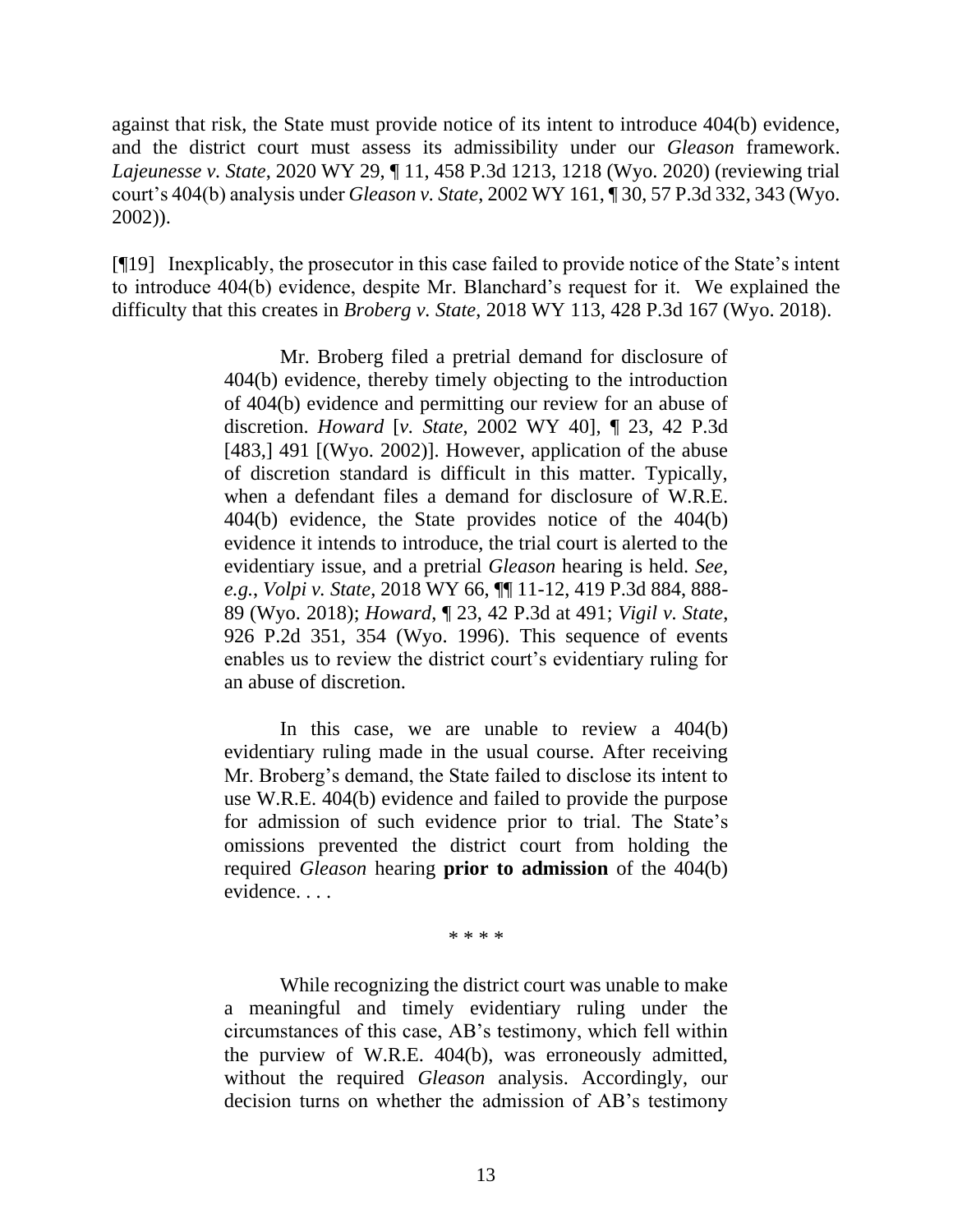prejudiced Mr. Broberg. "Error is prejudicial if there is a reasonable possibility that the verdict might have been more favorable to the defendant if the error had not been made." *Vigil v. State*[, 2010 WY 15, ¶ 11, 224 P.3d 31, 36 \(Wyo. 2010\).](http://www.westlaw.com/Link/Document/FullText?findType=Y&serNum=2021353438&pubNum=0004645&originatingDoc=If005fdb0c5bf11e8b1cdeab7e1f6f07a&refType=RP&fi=co_pp_sp_4645_36&originationContext=document&vr=3.0&rs=cblt1.0&transitionType=DocumentItem&contextData=(sc.UserEnteredCitation)#co_pp_sp_4645_36) "Prejudicial error requires reversal, while harmless error does not." *Payseno v. State*[, 2014 WY 108, ¶ 20, 332 P.3d 1176,](http://www.westlaw.com/Link/Document/FullText?findType=Y&serNum=2034236761&pubNum=0004645&originatingDoc=If005fdb0c5bf11e8b1cdeab7e1f6f07a&refType=RP&fi=co_pp_sp_4645_1182&originationContext=document&vr=3.0&rs=cblt1.0&transitionType=DocumentItem&contextData=(sc.UserEnteredCitation)#co_pp_sp_4645_1182)  [1182 \(Wyo. 2014\)](http://www.westlaw.com/Link/Document/FullText?findType=Y&serNum=2034236761&pubNum=0004645&originatingDoc=If005fdb0c5bf11e8b1cdeab7e1f6f07a&refType=RP&fi=co_pp_sp_4645_1182&originationContext=document&vr=3.0&rs=cblt1.0&transitionType=DocumentItem&contextData=(sc.UserEnteredCitation)#co_pp_sp_4645_1182) (quoting *Nelson v. State*[, 2010 WY 159, ¶](http://www.westlaw.com/Link/Document/FullText?findType=Y&serNum=2023973578&pubNum=0004645&originatingDoc=If005fdb0c5bf11e8b1cdeab7e1f6f07a&refType=RP&fi=co_pp_sp_4645_289&originationContext=document&vr=3.0&rs=cblt1.0&transitionType=DocumentItem&contextData=(sc.UserEnteredCitation)#co_pp_sp_4645_289)  [29, 245 P.3d 282, 289 \(Wyo. 2010\)](http://www.westlaw.com/Link/Document/FullText?findType=Y&serNum=2023973578&pubNum=0004645&originatingDoc=If005fdb0c5bf11e8b1cdeab7e1f6f07a&refType=RP&fi=co_pp_sp_4645_289&originationContext=document&vr=3.0&rs=cblt1.0&transitionType=DocumentItem&contextData=(sc.UserEnteredCitation)#co_pp_sp_4645_289) ).

*Broberg*, ¶¶ 16, 19, 428 P.3d at 171-72 (footnotes omitted).

[¶20] Because the prosecutor failed to provide notice of the State's intent to introduce 404(b) evidence, the district court had no opportunity to exercise its discretion, and we cannot review for an abuse of discretion. *See also Lajeunesse*, ¶ 12, 458 P.3d at 1218 ("[*Gleason*] analysis is intended to be conducted by the trial court, and we do not apply it anew on appeal." (quoting *Mayhew*, ¶ 27, 438 P.3d at 624)); *Schreibvogel v. State*, 2010 WY 45, ¶ 33, 228 P.3d 874, 885 (Wyo. 2010) ("[A]pplication of an abuse of discretion standard is difficult, if not impossible, in a situation where the [Rule 404(b)] issue is not brought to the attention of the district court for an evidentiary ruling."). As in *Broberg*, the admission of the 404(b) evidence in this case was error, and our review is confined to determining whether the error was prejudicial.<sup>2</sup>

[¶21] We turn then to the question of whether the verdict against Mr. Blanchard might have been more favorable had the prior misconduct evidence not been admitted.

# **B. Review for Prejudice**

[¶22] Mr. Blanchard claims that "[a]lthough all misconduct evidence has an inherent danger of prejudice, the evidence utilized in this case, that Mr. Blanchard exposed his penis and shook it in front of his step-daughter, while her mother and boyfriend witnessed the event is some of the worst." He argues that the evidence prejudiced him by making him appear "morally disreputable," "distasteful," and prone to acting offensively toward his stepdaughter. We disagree. Based on the entirety of the evidence, we find it unlikely that

<sup>&</sup>lt;sup>2</sup> We assume that had Mr. Blanchard objected to the 404(b) evidence, the district court would have excluded it. *See McGill v. State*, 2015 WY 132, ¶ 13, 357 P.3d 1140, 1146 (Wyo. 2015) (objection sustained where 404(b) testimony went beyond disclosed evidence). We also remind prosecutors, however, that they have an ethical obligation to comply with our long-established procedure governing the introduction of 404(b) evidence, and we caution against a strategy of bypassing that procedure in favor of a harmless error review. *See Capshaw v. State*, 11 P.3d 905, 909 (Wyo. 2000) (prosecutor's reference to prior bad acts evidence in opening statement before court ruled on its admissibility was contrary to ordered process for admission of such evidence and was inconsistent with prosecutor's ethical obligation to further the ends of justice (citing Wyo. R. Prof. Conduct 3.8, comment 1)); *see also Curl v. State*, 898 P.2d 369, 376 (Wyo. 1995) ("A prosecutor . . . has the responsibilities of a minister of justice and not simply that of a zealous no-holdsbarred advocate for conviction." (citing Wyo. R. Prof. Conduct 3.8, comment 1)).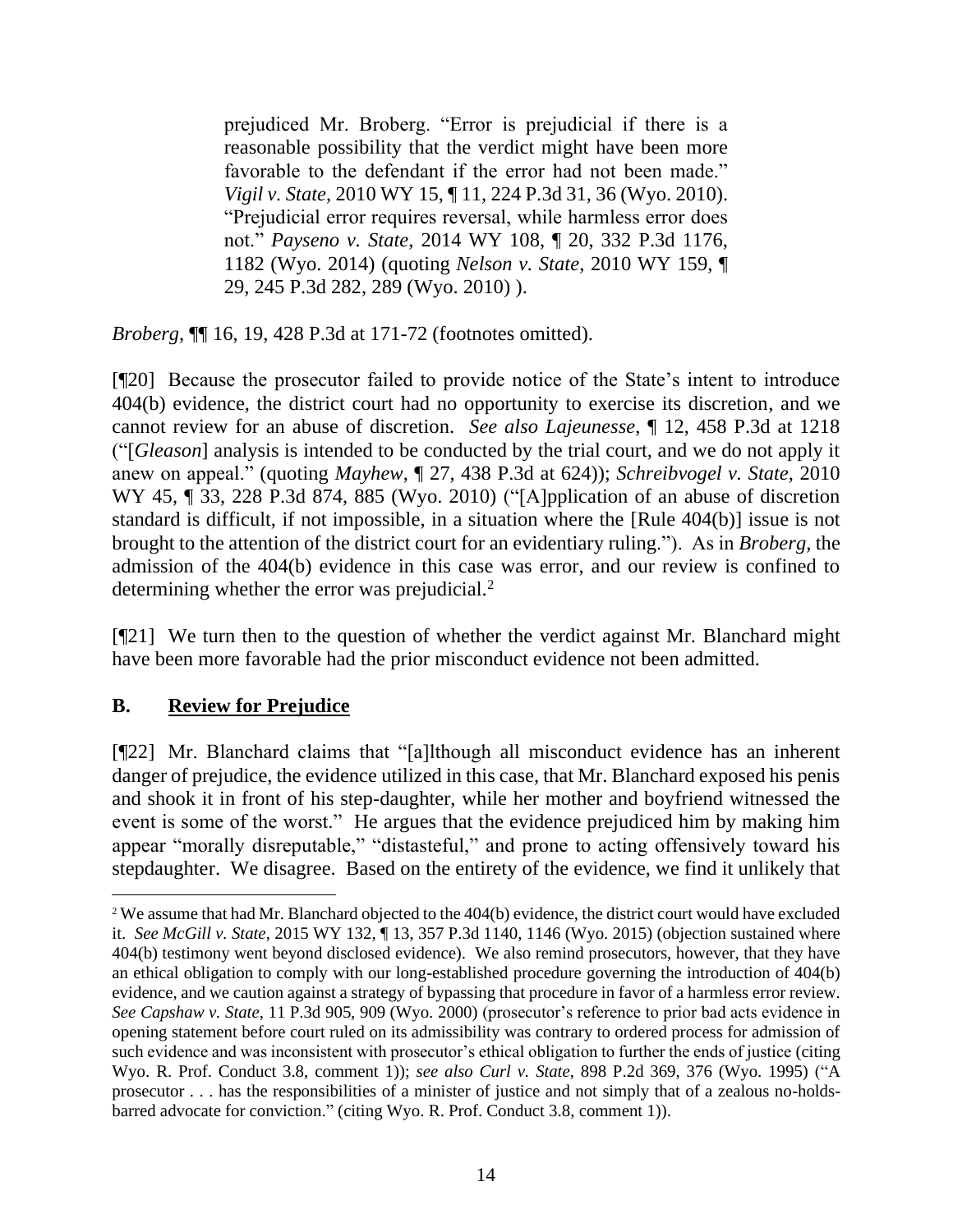the State's 404(b) evidence affected the jury's verdict on either charge against Mr. Blanchard.

[¶23] The charge of first degree sexual assault required that the jury find that Mr. Blanchard inflicted sexual intrusion on KW, that KW was physically helpless, and that Mr. Blanchard knew or reasonably should have known that KW was physically helpless and had not consented. *See* Wyo. Stat. Ann. 6-2-302(a)(iii) (LexisNexis 2019). The charge of incest required that the jury find that Mr. Blanchard knowingly committed sexual intrusion or sexual contact with a stepchild. *See* Wyo. Stat. Ann. § 6-4-402(a)(iii) (LexisNexis 2019).

[¶24] KW testified that she went to her sister JW's home on the afternoon of November 20, 2018, that she drank whiskey and vodka for several hours, and that she was inebriated when she left her sister's home and returned to the Blanchard home that evening. JW did not specifically recall the November 20 date, but she testified that when KW would visit her home, she would drink a lot of alcohol.<sup>3</sup> KW testified that she blacked out after drinking additional alcohol with Mr. Blanchard and woke to him having sexual intercourse with her. JW testified that KW essentially moved in with her on November 21 and five days later told her what happened.

> Q. Okay. When did [KW] disclose to you about what had happened between her and Mr. Blanchard?

- A. Five days after the fact.
- Q. What was she like in those five days?

A. Um, I would have to say completely out of her mind, just drunk. The only way I even found out was because she had fallen down in my bathroom, and so I decided to ask her what was going on, and that's when she broke down and told me everything.

Q. Now, had her drinking in those five days been worse than you had seen before?

A. Yes.

Q. Okay. And what did she tell you about what had happened between her and Mr. Blanchard?

<sup>3</sup> Several other witnesses testified to KW's excessive drinking, including her maternal grandfather, her former boyfriend, Nathaniel Coor, her paternal grandmother, and Mr. Blanchard.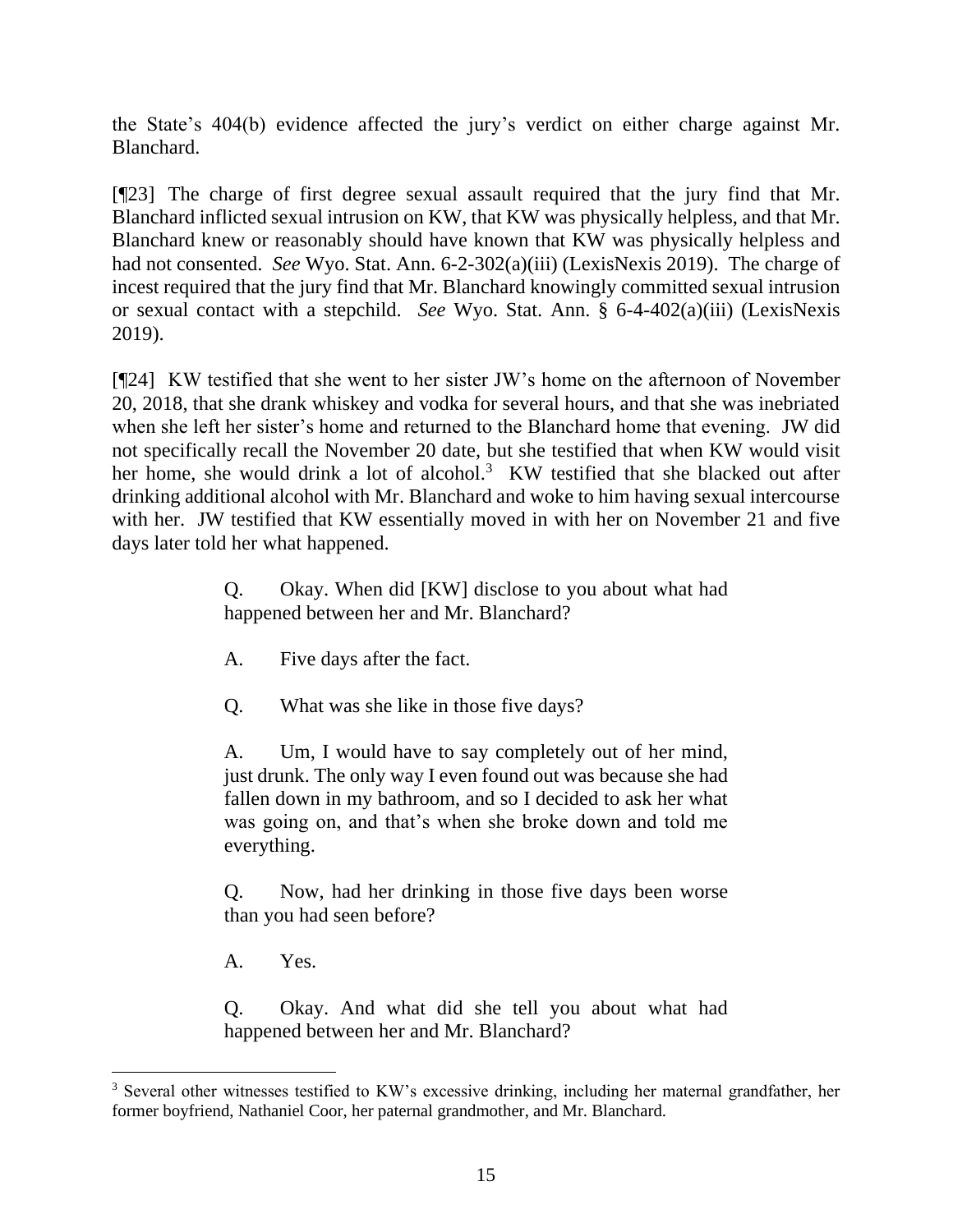A. The first words out of her mouth, as she just started bawling, was "He raped me, he raped me, he raped me." And I said, "Who did?" And she said "Ron did."

[¶25] In addition to KW's testimony and her prior consistent statement to her sister, two witnesses testified that Mr. Blanchard confessed the incident to them. Mr. Blanchard's friend, Marvin Stetter, testified that Mr. Blanchard told him that he "had sex with his stepdaughter." David Golay, KW's grandfather, testified that on December 9, 2018, Mr. Blanchard confessed to him while they were at a family gathering to celebrate the Blanchard's purchase of a new home.

> Q. Did there come an occasion on that night when you had a private conversation with Mr. Blanchard?

- A. Yes, sir.
- Q. Where did that conversation take place?
- A. Out in the garage.
- Q. Why out in the garage?

A. When I arrived, I went up there, my daughter was cooking dinner, sat there – and pardon my language – sat there and was BSing with everybody. And Ron said, "Hey, Dave, can I talk to you down in the garage?" And we went down in the garage and he's got a table and chairs down there. They're moving in, and there's a bunch of boxes and everything.

Q. And who else was in the garage with you and Mr. Blanchard?

A. Just me and him.

Q. Okay. And what did Mr. Blanchard tell you?

A. Well, we sat there and BS'ed for a little bit, and he said "Dave" – can I use the same language Ron used?

Q. If you're going to quote somebody, yes, absolutely that's all right.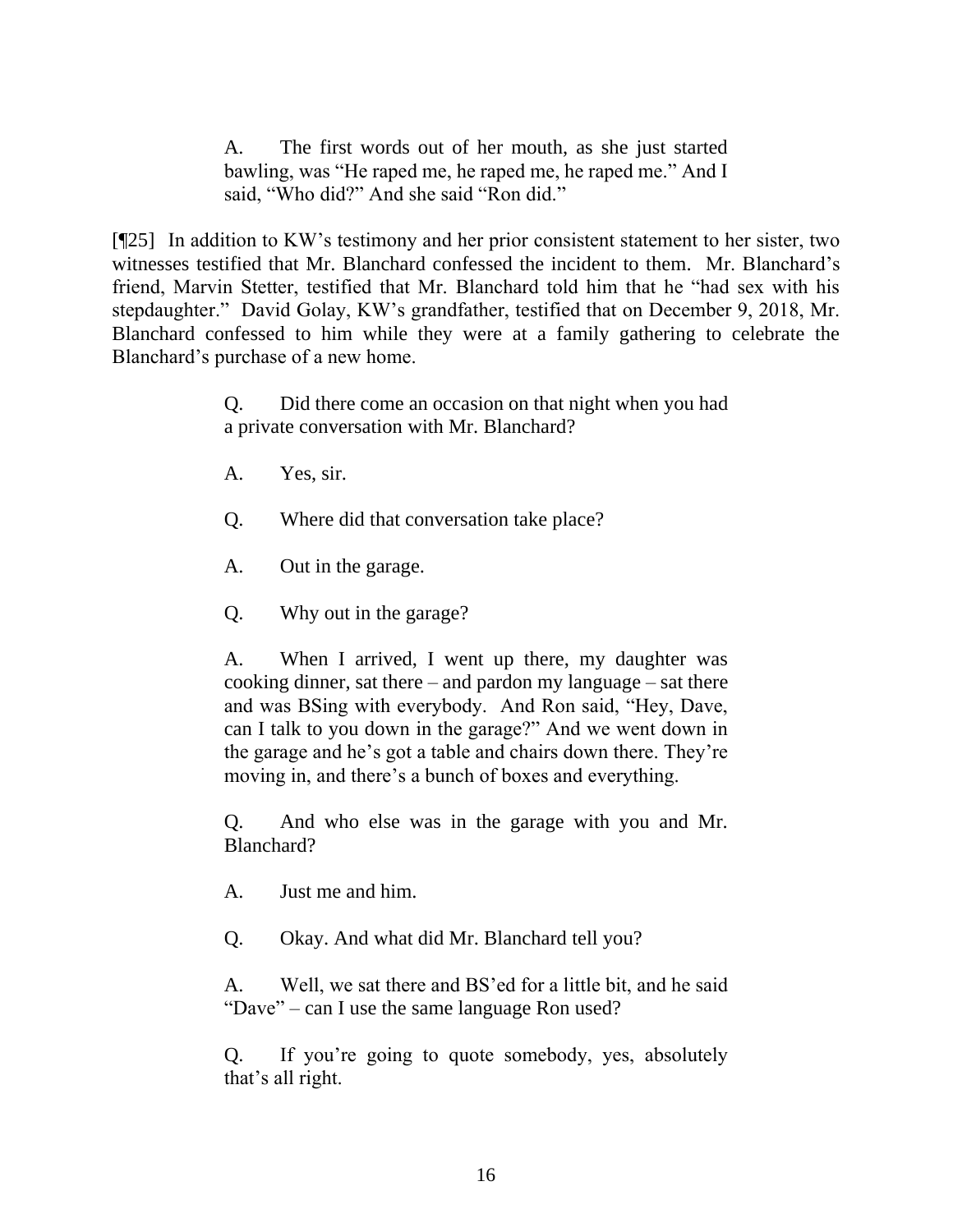A. Okay. Sit there Ron goes, "Dave," he said, "I'm going to hell." And I'm, "What?" He goes, "I'm going to hell." "What are you talking about?" He goes, "I fucked [KW]." I go, "What?" He goes, "I fucked [KW]" And I kind of slapped him on the cheek, and "That's your daughter. How could you do such a thing?" And he sat there and he goes, "I don't know." He says, "I come home and she was upstairs sleeping on the couch. Woke up, we did a couple of shots. One thing led to another," and he said, "I'm going to hell." He said, "I fucked her." And I asked him how he could do that; again I said, "That's your daughter."

Ron had been around the girls since they were three. He'd been their dad since they've been about six is when her and Shaunie got married, him and Shaunie got married.

[¶26] Mr. Blanchard did not flatly deny the testimony of Mr. Stetter or Mr. Golay. He testified only that he did not recall the conversations.

> Q. Do you remember having a conversation with Mr. Golay?

> A. Honestly, I do remember being down in the garage with Mr. Golay; but honestly, I can't tell you what we had for conversation because I had drank so damn much.

Q. Do you remember telling him what he testified to?

A. I do not recall that. And I got to say, he testified that he hit me, I don't think that he did because I was drunk enough, I probably would have hit him back.

Q. Do you remember being at the bar with Marvin Stetter?

A. Yeah, I've been to the bar hundreds of times with Marvin Stetter.

Q. Prior to all of this, did you consider Mr. Stetter a friend?

A. We tolerate each other.

Q. Okay. Was he a friend that you would have confided anything to?